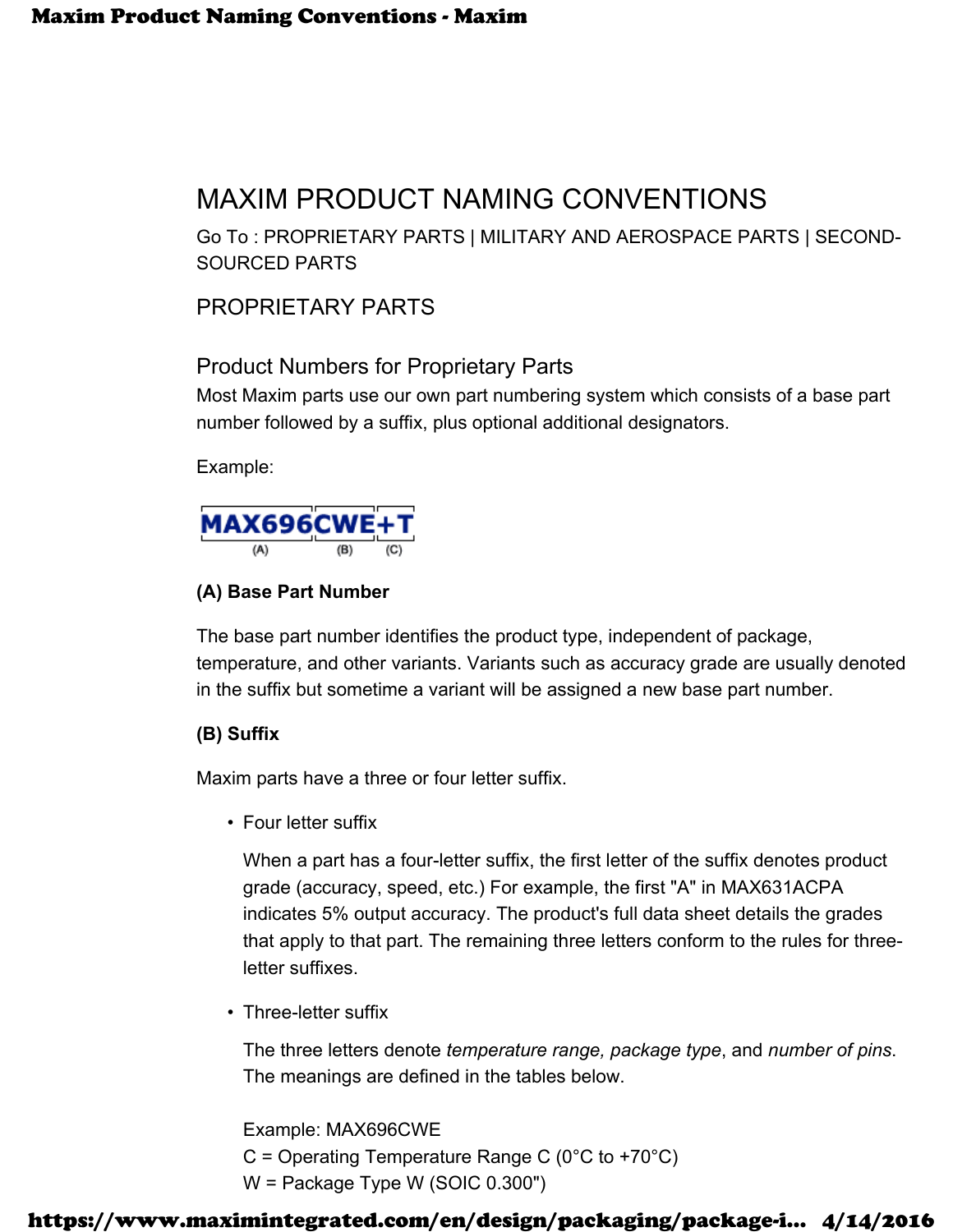E = Number of Pins category E (16 pins)

Please note that suffix codes are not always consistent across different product types. Always refer to the data sheet for details and specifications.

| <b>Temperature Ranges</b> |                                                                    |                                      |
|---------------------------|--------------------------------------------------------------------|--------------------------------------|
| A                         | Automotive AEC-Q100 Grade -40°C to +125°C<br>1                     |                                      |
| C                         | Commercial                                                         | $0^{\circ}$ C to +70 $^{\circ}$ C    |
| E.                        | Extended                                                           | -40 $^{\circ}$ C to +85 $^{\circ}$ C |
| G                         | Automotive AEC-Q100 Grade $-40^{\circ}$ C to $+105^{\circ}$ C<br>2 |                                      |
| $\mathbf{I}$              | Industrial                                                         | $-20^{\circ}$ C to $+85^{\circ}$ C   |
| M                         | Military                                                           | $-55^{\circ}$ C to $+125^{\circ}$ C  |
| T.                        | Automotive AEC-Q100 Grade $-40^{\circ}$ C to $+150^{\circ}$ C<br>0 |                                      |
| U                         | <b>Upper Commercial</b>                                            | $0^{\circ}$ C to +85 $^{\circ}$ C    |

## **Package Type**

- A SSOP (Shrink Small Outline Package) 209 mil (14, 16, 20, 24, 28 leads); 300 mil (36 leads)
- B UCSP (Ultra-Small Chip Scale Pkg)
- C PLASTIC TO-92; TO-220
- C LQFP 1.4mm (7mm x 7mm thru 20mm x 20mm)
- C TQFP 1.0mm (7mm x 7mm thru 20mm x 20mm)
- D CERAMIC SIDEBRAZE 300 mil (8, 14, 16, 18, 20 leads); 600 mil (24, 28, 40, 48 leads)
- E QSOP (Quarter Small Outline Package)
- F CERAMIC FLATPACK
- G METAL CAN (Gold)
- G QFN (Plastic, Very Thin, Quad Flat No Lead Punch Version) 0.9mm
- H SBGA (Super Ball Grid Array)
- H TQFP 1.0mm 5mm x 5mm (32 leads)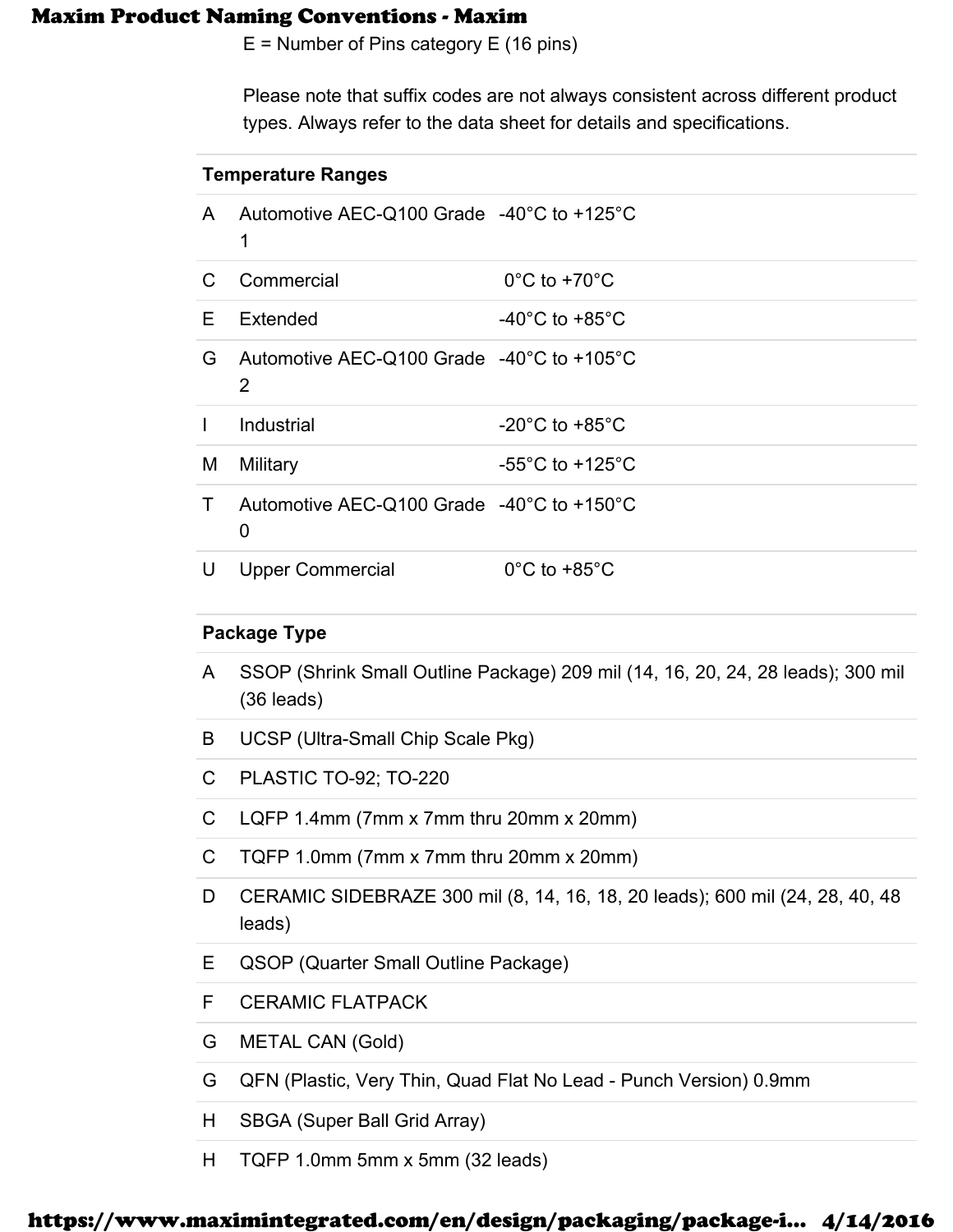- H TSSOP (Thin Shrink Small Outline Package) 4.4mm (8 leads)
- J CERDIP (Ceramic Dual-Inline) (N) 300 mil (8, 14, 16, 18, 20 leads); (W) 600 mil (24, 28, 40 leads)
- K SOT 1.23mm (8 Leads)
- L LCC (Leadless Ceramic Chip Carrier) (18, 20, 28 leads)
- L FCLGA (Flip Chip Land Grid Array); THIN LGA (Thin Land Grid Array) 0.8mm
- L µDFN (Micro Dual Flat No Lead) (6, 8, 10 leads)
- M MQFP (Metric Quad Flat Pack) over 1.4mm; ED-QUAD (28mm x 28mm 160 leads)
- N PDIP (Narrow Plastic Dual-Inline) 300 mil (24, 28 leads)
- P PDIP (Plastic Dual-Inline) 300 mil (8, 14, 16, 18, 20 leads); 600 mil (24, 28, 40 leads)
- Q PLCC (Plastic Leaded Chip Carrier)
- R CERDIP (Narrow Ceramic Dual-Inline) 300 mil (24, 28 leads)
- S SOIC (Narrow Plastic Small Outline) 150 mil
- T METAL CAN (Nickel)
- T TDFN (Plastic, Very Very Thin, Dual Flat No Lead Sawn Version) 0.9mm (6, 8, 10, 14 leads)
- T THIN QFN (Plastic, Very Very Thin, Quad Flat No Lead Sawn Version) 0.8mm
- TQ THIN QFN (Plastic, Very Very Thin, Quad Flat No Lead Sawn Version) 0.8mm (8 leads)
- U SOT 1.23mm (3, 4, 5, 6 leads)
- U TSSOP (Thin Shrink Small Outline Package) 4.4mm (14, 16, 20, 24, 28, 38, 56 leads); 6.1mm (48 leads)
- U µMAX (Thin Shrink Small Outline Package) 3mm x 3mm (8, 10 leads)
- V U. TQFN (Ultra Thin QFN -Plastic Ultra Thin Quad Flat No Lead Sawn version) 0.55mm
- W SOIC (Wide Plastic Small Outline) 300 mil
- W WLP (Wafer Level Pkg)
- X CSBGA 1.4mm
- X CVBGA 1.0mm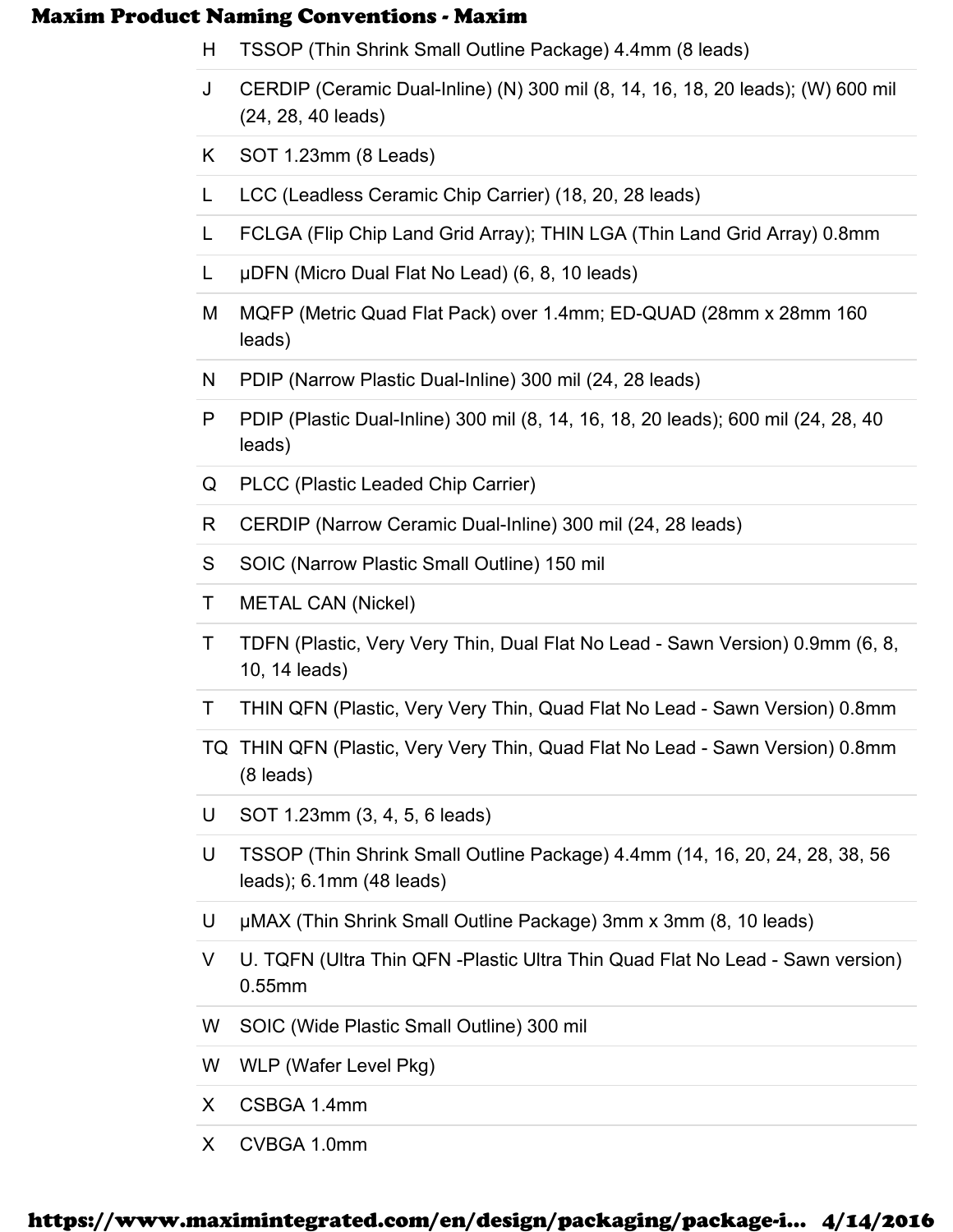- X SC70
- Y SIDEBRAZE (Narrow) 300 mil (24, 28 leads), ULTRA THIN LGA 0.5mm
- Z THIN SOT 1mm (5, 6, 8 leads)

| <b>Number of Pins</b> |                                               |  |
|-----------------------|-----------------------------------------------|--|
| A                     | 8, 25, 46, 182                                |  |
| B                     | 10,64                                         |  |
| $\mathsf C$           | 12, 192                                       |  |
| D                     | 14, 128                                       |  |
| Е                     | 16, 144                                       |  |
| F                     | 22, 256                                       |  |
| G                     | 24, 81                                        |  |
| H                     | 44, 126                                       |  |
| $\mathbf{I}$          | 28, 57                                        |  |
| J                     | 32, 49                                        |  |
| K                     | 5, 68, 265                                    |  |
| L                     | 9, 40                                         |  |
| M                     | 7, 48, 267                                    |  |
| N                     | 18,56                                         |  |
| $\circ$               | 42, 73                                        |  |
| P                     | 20, 96                                        |  |
| Q                     | 2, 100                                        |  |
| R                     | 3, 84                                         |  |
| ${\mathsf S}$         | 4,80                                          |  |
| T                     | 6, 160                                        |  |
| $\mathsf U$           | 38,60                                         |  |
| V                     | 8 (0.200" pin circle, isolated case), 30, 196 |  |
| W                     | 10 (0.230" pin circle, isolated case), 169    |  |
| X                     | 36, 45                                        |  |
| Y                     | 8 (0.200" pin circle, case tied to pin 4), 52 |  |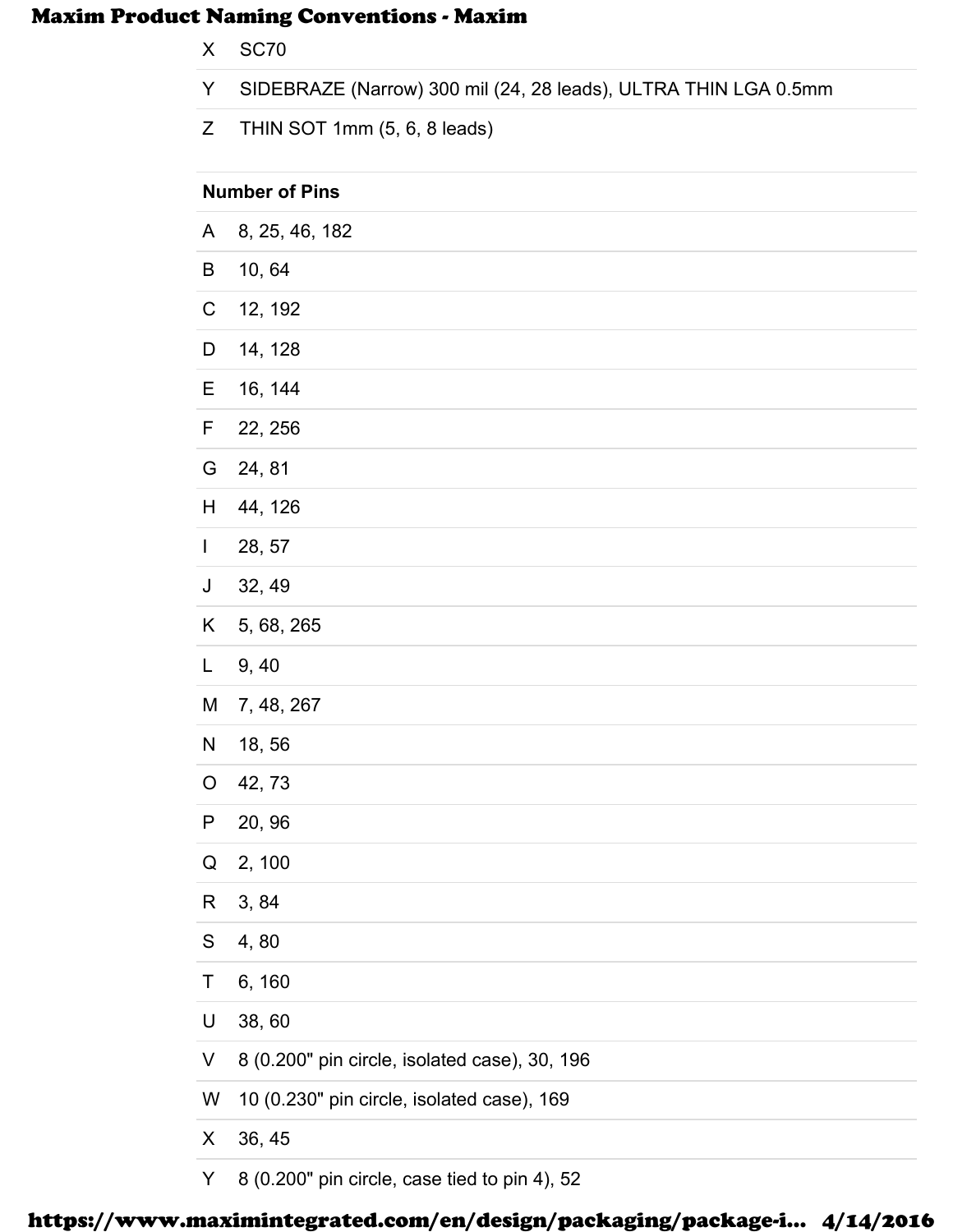Z 10 (0.230" pin circle, case tied to pin 5), 26, 72

#### **(C) Additional Designators (optional)**

The following characters may appear after the three- or four-letter suffix. They can appear alone or in combination.

#### **Additional Suffix Characters**

| /883B                  | Fully compliant MIL-STD-883 Military product. Parts have their own<br>datasheets, see: MIL-STD-883B Data Sheets.                                                                                                                                   |
|------------------------|----------------------------------------------------------------------------------------------------------------------------------------------------------------------------------------------------------------------------------------------------|
| Cxx, Gxx, or<br>TGxx** | Custom device. Often these relate to special labeling<br>requirements. Request a quote to learn details.                                                                                                                                           |
| D                      | Indicates that the device has a Moisture Sensitivity Level (MSL) of ><br>1 and will therefore be drypacked before shipment.                                                                                                                        |
| /GG8, /GH9             | Lead (SnPb) Finish for COTS Parts. Low Volume program<br>uses /GG8, High-Volume program uses /GH9. For more information<br>see: Lead (SnPb) Finish for COTS Parts.                                                                                 |
| /G0F                   | Obsolescence Mitigation (OM) Program.                                                                                                                                                                                                              |
| /HR                    | High reliability products that have not been certified to MIL-STD-<br>883.                                                                                                                                                                         |
|                        | /PR, /PR2, /PR3 Ruggedized Plastic. These are commercial parts which have a<br>higher level of screening to appeal to customers who want<br>something between Commercial-Off-The-Shelf (COTS) and full<br>Military. See: Ruggedized Plastic Parts. |
| T, T&R, T10            | Part is furnished on tape-and-reel. T or T&R indicates the standard<br>reel quantity for the given package, usually 2.5K. T10 indicates a<br>reel quantity of 10K.                                                                                 |
| U                      | Signifies cut tape.                                                                                                                                                                                                                                |
| N                      | Automotive Qualified. Automotive Qualified parts follow a strict<br>manufacturing and QA process to comply with quality levels<br>accepted by Automotive Industry Worldwide. See Automotive /V<br>Products.                                        |
| W                      | "Waivered" device that does not meet data sheet specifications.                                                                                                                                                                                    |
| $\ddot{}$              | Indicates a lead-free (RoHS) qualified version. See our lead-free<br>information page.*                                                                                                                                                            |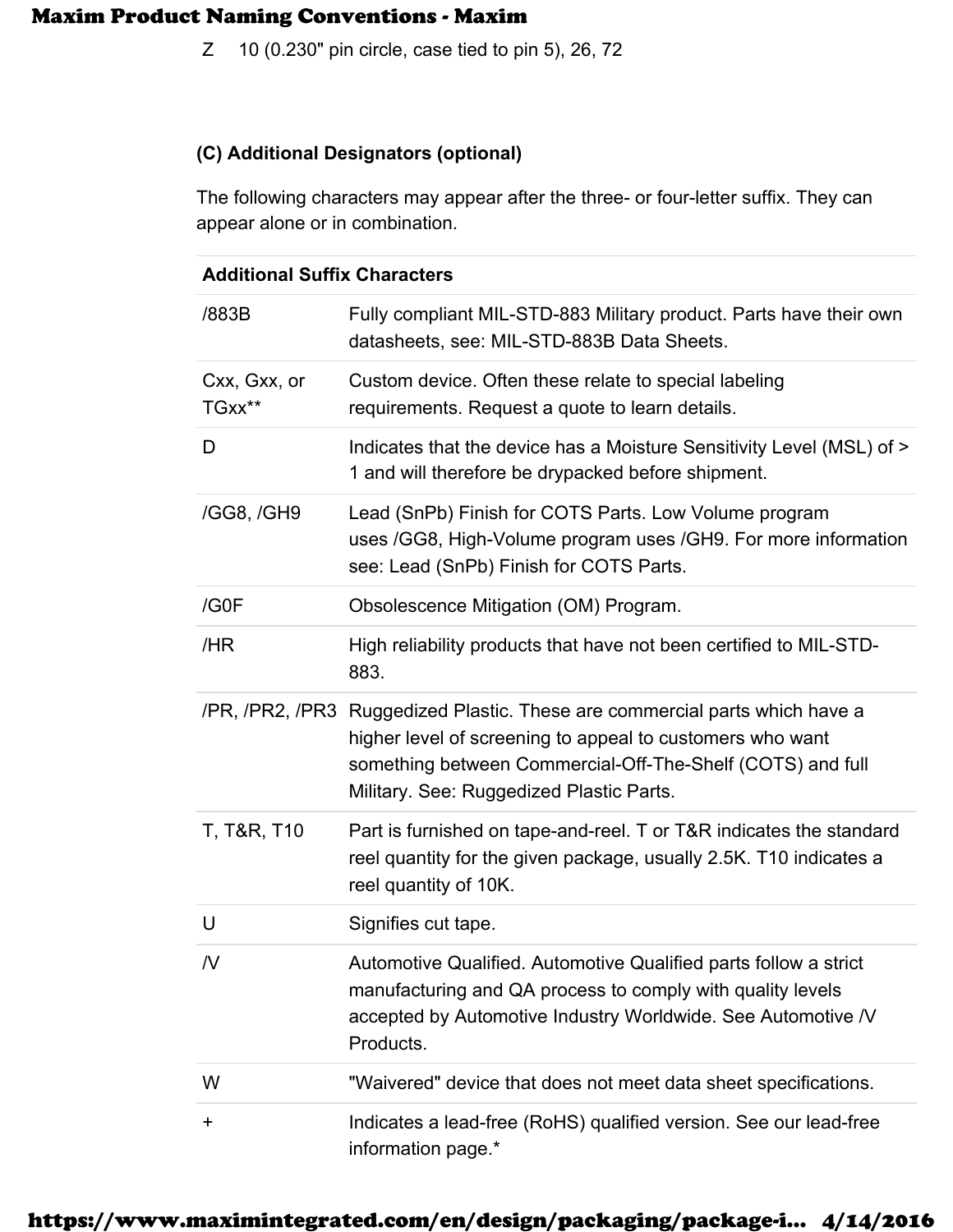\*

- Indicates the part is not qualified as lead-free (RoHS). (A lead-free version may also be available. See our lead-free information page.)
- # Indicates an RoHS-compliant part which has an exemption for lead. See our lead-free information page.\*

\*If there is no +, -, or # suffix, it indicates that the part is not qualified as lead-free (RoHS). These are pre-RoHS part numbers where leaded parts were the only option. (A lead-free version may also be available.)

| Back to Top |

# MILITARY AND AEROSPACE PARTS

Product Numbers for Military and Aerospace Parts SMD (Standard Microcircuit Drawing)\*\*

- 5962-xxx
- 7705xxx
- 8100xxx
- 8551xxx

Mil Spec Compliant

• xxx/883B

High Reliability

• xxx/HR

Ruggedized Plastic

- xxx/PR or xxx/PR+
- xxx/PR2
- xxx/PR3

Custom Military Customer

- xxx/GG8
- xxx/GH9
- xxx/G0F (G-zero-F)
- xxx-TG1K

Vendor Item Drawing

• V62/xxx